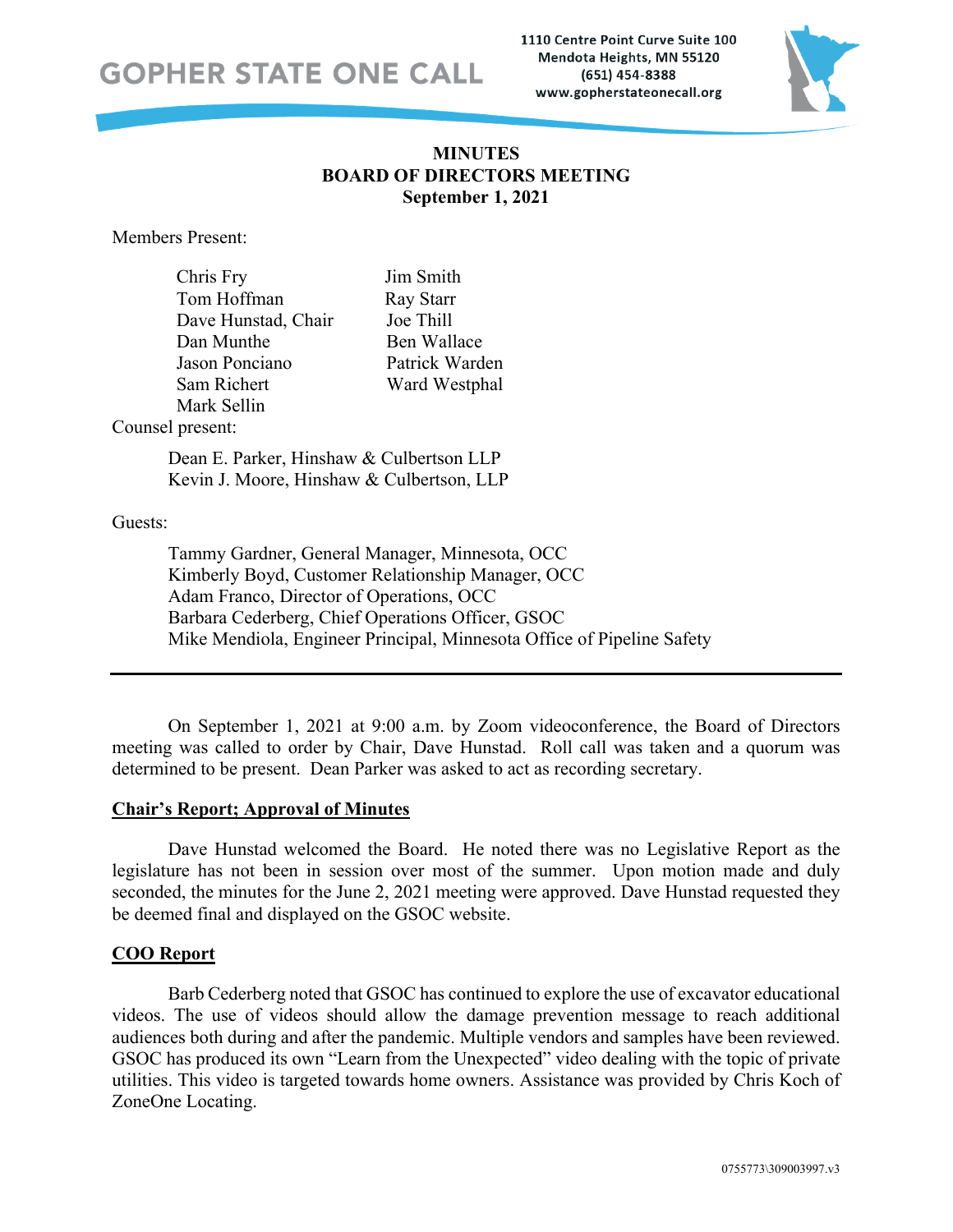1110 Centre Point Curve Suite 100 Mendota Heights, MN 55120 (651) 454-8388 www.gopherstateonecall.org



Ticket volumes year-to-date are down approximately 1½% from 2020 levels despite an increase early in the year due to the mild Spring. The reduction is fully accounted for by the reduction in home owner tickets. There were 16,000 less home owner tickets as of the end of July compared to the year 2020. Web submissions of tickets continue at a high rate. Over 83% of routine tickets were submitted online as of the end of July.

GSOC has initiated a number of pilot projects to provide more information to stakeholders. In response to inquiries from the Board, a review was conducted to determine whether there was a significant adjustment to ticket work start times as a result of the change in procedure to provide that the start time will commence once the ticket has been reviewed and accepted by the notification center. Virtually all online submitted tickets are reviewed other than a modest number of direct release tickets. The review for the months of May, June and July indicated less than 10% of total tickets are affected. Most of those tickets that were affected had a start time adjustment of 60 minutes or less. Very few tickets had work start times delayed more than 1 hour as a result of the new procedure.

The notification center help desk has started to keep track of more information on cut line calls received. The vast of majority of those calls deal with notice of cut communications lines with only modest numbers of calls related to electrical, gas or water and sewer. Both professional contractors and home owners are providing notice. This data does not track all damages because providing notice to the call center is not mandatory.

The call center is also beginning to collect information on locator related calls received by the help desk. A substantial portion of the calls received in July were due to not marking or suspected inaccurate marking of utilities. The call center will continue to track this data to determine whether there are any trends in the calls received.

Finally, GSOC reviewed tickets submitted in June in the expanded 11 county Metro area to examine extra time voluntarily afforded locators to mark by excavators when the excavation notice is submitted. Approximately 10,000 tickets granted extra time over this period, with the majority of the extra time being between 8 hours and 7 days extra. The percentages of tickets granting extra time were slightly increased from June 2020. This information was viewed with interest by the locators on the Board, who appreciated the cooperation of the excavators.

Barb provided an update on the metrics project which provided information to large volume excavators and large volume facility operators. Data for the first 6 months of 2021 has now been furnished dealing with tickets and ticket volume by type and other information. This information is also available to small volume facility operators and excavators upon request. GSOC seeks input from facility operators and excavators as to how these metrics report might be refined to make them more useful.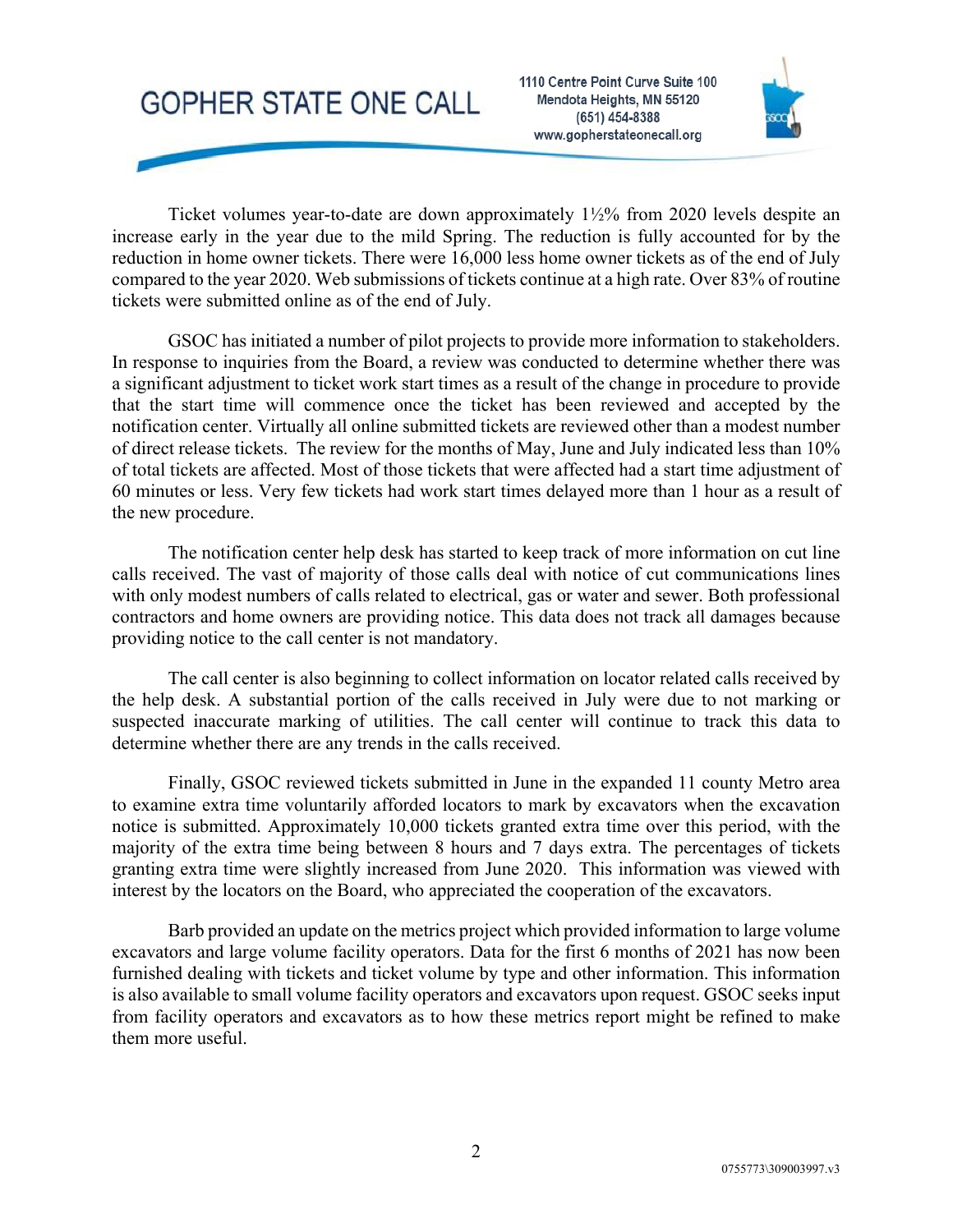



GSOC has developed a crisis communication plan and selected personnel have completed media training. GSOC was able to conduct a practice walk through executing the plan in conjunction with the recent Princeton, Minnesota explosion incident.

Barb provided an update of the Minnesota Underground Utilities Mapping Project team which has been asked to present at the upcoming Common Ground Alliance (CGA) national meeting. She also indicated that GSOC is pleased to respond to the request of Ellingson Companies to export the ITIC excavation entity and link to positive response so the Ellingson Companies' may overlay that information on its project GIS map and make that information available to certain field personnel. Barb expects more of these types of requests as more and more stakeholders develop sophisticated GIS systems and look for ways to enhance their damage prevention efforts by making additional information available to field personnel.

GSOC is working with its vendor to develop and display additional data analytics on the GSOC website. The goal is to have dynamic ticket analytics which are frequently updated. A subsequent goal is for stakeholders to be able to query and view certain aspects of their own data through either a web feature service (WFS) or through an application programming interface (API). GSOC is currently working with OCC to determine what information will be available but the expectation is that it would include 7 day rolling averages of ticket and other information.

### **MnOPS Update**

Mike Mendiola noted that the MnOPS complaint system has been revised to encourage stakeholders to attempt to work issues out among themselves prior to contacting MnOPS with a complaint. If the stakeholders are unable to resolve issues, one may contact MnOPS and initiate a complaint. Generally, MnOPS sees stakeholders are making more initial efforts to resolve matters and that is leading to a lower number of complaints. MnOPS is currently working to fill an inspector vacancy. More information is available on the Minnesota State Jobs website.

MnOPS Safety Conferences for the years 2022-2024 are in the planning stages. MnOPS also plans MS216D review meetings late this year and is working with its legislative liaison to determine how they will proceed and what legislative initiatives might be pursued.

Excavation damage rates are also available on the MnOPS website. Overall, damages per 1000 locates was up in 2020. However, damage rates in 2021 through mid-year are down. The overall damage rate longer term continues to trend downward.

A summary of MnOPS enforcement activities are on its website. So far, as of the end of July, there were a total of 42 MS216D cases closed involving excavators and facility operators. This is a lower number of violations than was processed during a similar period in 2020.

MnOPS continues to receive a substantial number of complaints from excavators concerning refresh marks. Certain facility operators and contractor locators are telling excavators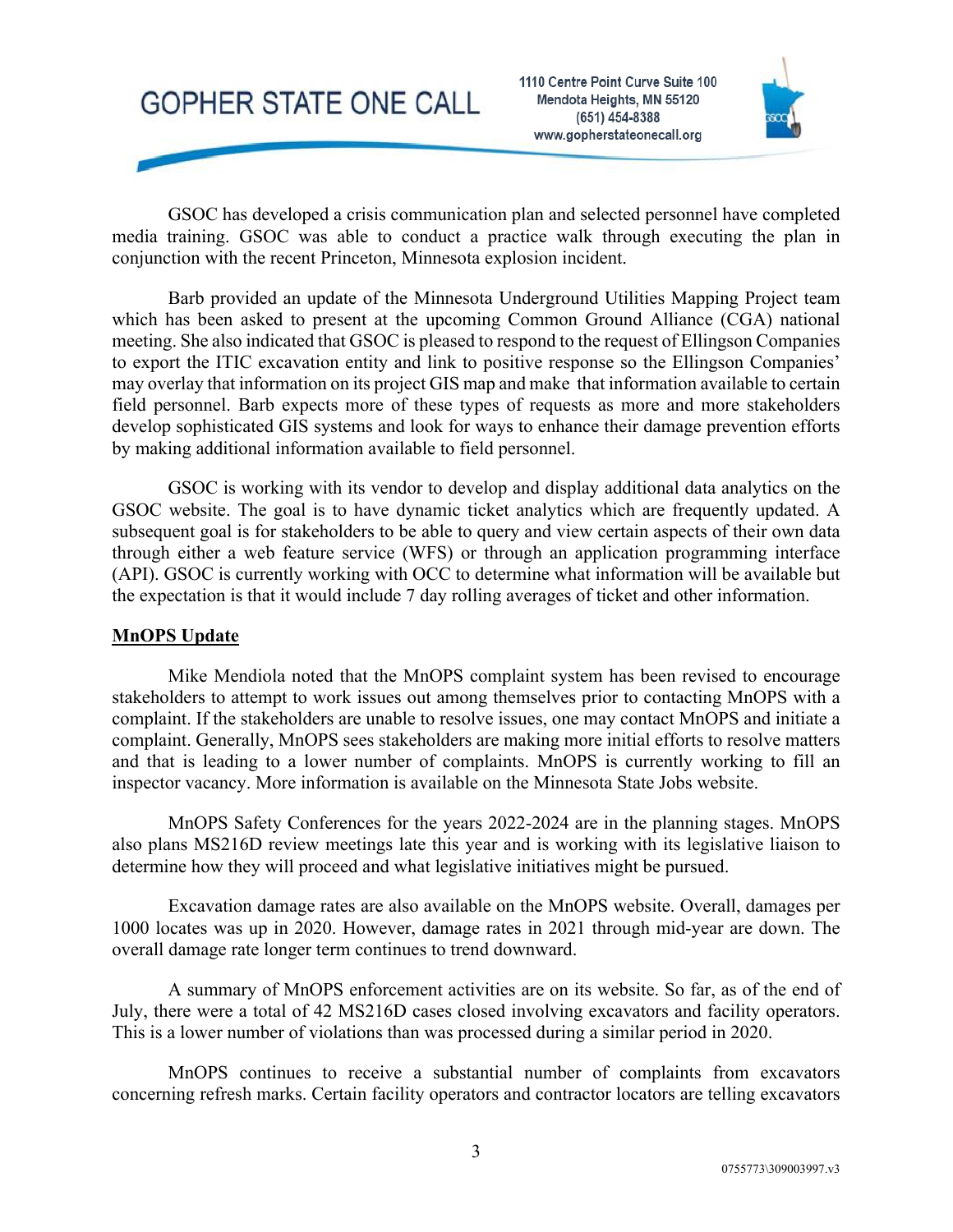1110 Centre Point Curve Suite 100 Mendota Heights, MN 55120 (651) 454-8388 www.gopherstateonecall.org



they will not refresh marks on a meet ticket but require a new ticket. Mike reminded the Board that refresh marks may be agreed to for up to 6 months on a single meet ticket. A new ticket should not be required. MnOPS is working to clarify with the locate company and the communications company involved. Chris Fry volunteered that he was willing to help in communicating this issue to the industry as he also serves on the Board of the Minnesota Telecom Alliance. Barb Cederberg also confirmed she is aware this has been an issue for several months.

#### **PR/Awareness Update**

Barb Cederberg reminded the Board that GSOC is not participating actively in the State Fair this year. However, GSOC is continuing with substantial media outreach. She is also presenting to the Minnesota REA next week and will be conducting a presentation in Spicer, Minnesota.

#### **OCC Report**

Tammy Gardner provided an operations overview. There are currently 84 total agents serving the notification center and 8 are working from the call center. Others remain on OCC's work from home program. They are conducting 1 new small training class.

The update, refresh marks/extend life tickets are a smaller percentage of the total tickets than was the case in 2020. This is likely because of the change in procedure providing that new information be entered and a new ticket number assigned after one update. The total number of online submitted tickets fell during the summer months along with the total number of tickets. However, the proportion of tickets submitted online remains strong. Virtually all online submitted tickets are reviewed by the notification center for accuracy. Excavators are called back with request to correct information on defective tickets. The call back rate has been approximately 7½%. The notification center audits some of the call back tickets to determine trends and during the winter months will be contacting customers that comprise the bulk of the call backs to provide further education so they may create more accurate tickets in the future. She also noted that approximately 12% of users are still utilizing the NextGen software as opposed to the latest *nxt* version software so the contacts are also useful to have ticket submitters try the latest software which has a more user friendly interface.

The notification center has had a very high compliance rate for its key performance indicators (KPIs) and significantly decreased ITIC ticket review times as a result of an enhanced KPI this year for review times. The notification center achieved approximately 98.75% compliance of the interval testing of these KPIs during July. Nine additional employees have been added to help with the review process.